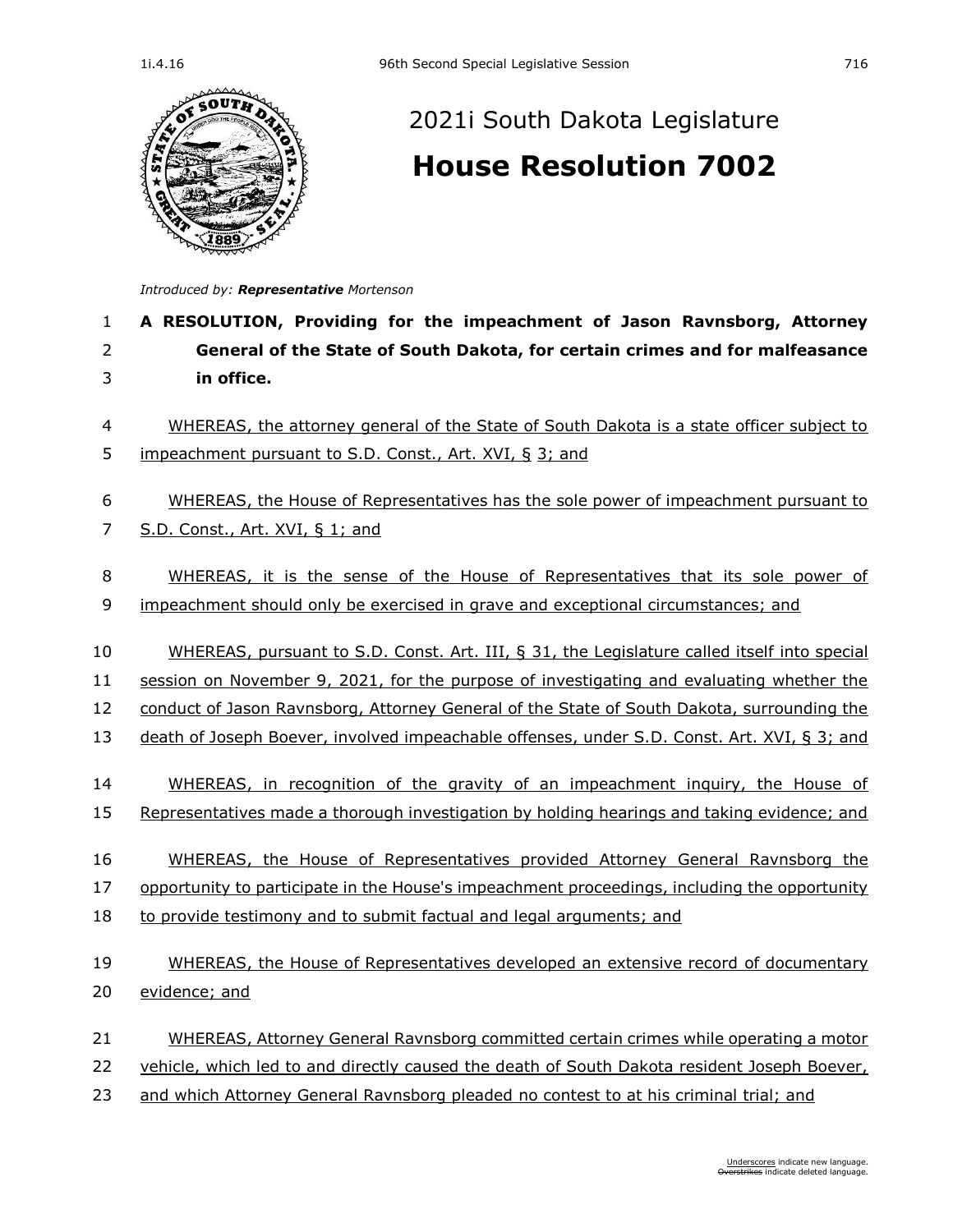1i.4.16 2 716

| 1              | WHEREAS, in Attorney General Ravnsborg's conduct following the criminal acts, he, acting      |
|----------------|-----------------------------------------------------------------------------------------------|
| $\overline{2}$ | in his individual capacity and as attorney general, made numerous misrepresentations and      |
| 3              | misstatements of fact to law enforcement and the public and misused the assets of his office; |
| $\overline{4}$ | and                                                                                           |
| 5              | WHEREAS, the attorney general of the State of South Dakota has a duty to serve and            |
| 6              | support law enforcement, a duty to serve the executive branch of the State of South Dakota,   |
| 7              | and a duty to hold himself to a high standard of personal and professional conduct for the    |
| 8              | benefit of the public and the criminal justice system of the State of South Dakota; and       |
| 9              | WHEREAS, as a result of his criminal acts and his wrongful deeds, Attorney General            |
| 10             | Ravnsborg has lost the faith of law enforcement, the executive branch, and the people of      |
| 11             | South Dakota; and                                                                             |
| 12             | WHEREAS, it is the sense of the House of Representatives that criminally causing the          |
| 13             | death of a citizen of the State of South Dakota, committing wrongful deeds following such     |
| 14             | criminal acts, and losing the faith of law enforcement and the executive branch represent     |
| 15             | grave and exceptional circumstances meriting impeachment of Attorney General Ravnsborg:       |
| 16             | NOW, THEREFORE, BE IT RESOLVED, by the House of Representatives of the Second                 |
| 17             | Special Session of the Ninety-Sixth Legislature of the State of South Dakota, that Jason      |
| 18             | Ravnsborg, attorney general of the State of South Dakota, is impeached for crimes and for     |
| 19             | malfeasance in office.                                                                        |
| 20             | BE IT FURTHER RESOLVED, that the following articles of impeachment are adopted by the         |
| 21             | House of Representatives in the name of the people of the State of South Dakota and must      |
| 22             | be exhibited to the Senate.                                                                   |
| 23             | BE IT FURTHER RESOLVED, that, in accordance with S.D. Const., Art. XVI, § 5, Attorney         |
| 24             | General Ravnsborg must not exercise the duties of attorney general from the time this         |
| 25             | resolution is adopted and may resume the duties of attorney general only if acquitted by the  |
| 26             | Senate of the State of South Dakota.                                                          |
| 27             | BE IT FURTHER RESOLVED, that, in accordance with S.D. Const., Art. XVI, § 7, the              |
| 28             | Speaker of the House shall ensure that Attorney General Ravnsborg is served with a copy of    |
| 29             | the articles of impeachment as expeditiously as possible.                                     |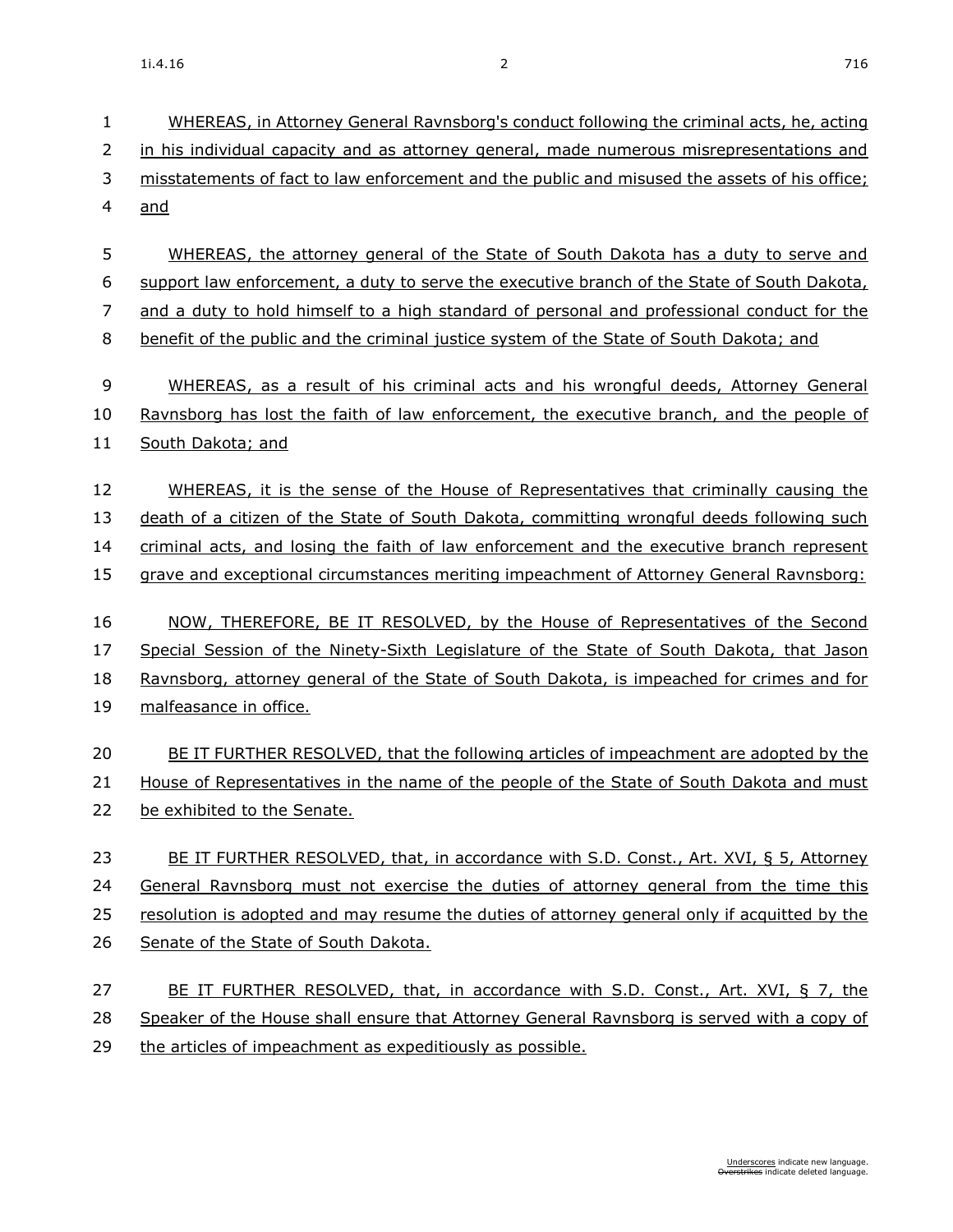| $\mathbf{1}$ | BE IT FURTHER RESOLVED, that the Chief Clerk of the House of Representatives is directed      |
|--------------|-----------------------------------------------------------------------------------------------|
| 2            | to prepare an enrolled copy of this resolution, to be authenticated by her signature and that |
| 3            | of the Speaker, and transmit it to the Secretary of the Senate.                               |
| 4            | The following articles of impeachment are exhibited by the House of Representatives of the    |
| 5            | State of South Dakota against Jason Ravnsborg, attorney general of the State of South         |
| 6            | Dakota, in maintenance and support of impeachment for crimes and for malfeasance in office.   |
| 7            | Article I: Crimes Causing the Death of Joseph Boever                                          |
| 8            | S.D. Const., Art. XVI, § 3 provides that the House of Representatives may impeach "state      |
| 9            | and judicial officers," for "drunkenness, crimes, corrupt conduct, or malfeasance or          |
| 10           | misdemeanors in office."                                                                      |
| 11           | Attorney General Jason Ravnsborg committed crimes causing the death of Joseph Boever,         |
| 12           | specifically:                                                                                 |
| 13           | (1) On the evening of September 12, 2020, Attorney General Ravnsborg failed to operate        |
| 14           | his vehicle within its proper lane, crossed outside such lane, diverted his attention from    |
| 15           | the road, and struck pedestrian and Highmore, South Dakota, resident Joseph Boever;           |
| 16           | (2) Joseph Boever died immediately from the collision; and                                    |
| 17           | (3) Attorney General Ravnsborg pleaded no contest and was found quilty of two separate        |
| 18           | crimes, including illegal lane change, the crime that caused the death of Joseph              |
| 19           | Boever.                                                                                       |
| 20           | Wherefore, this Article of Impeachment for crimes causing the death of Joseph Boever is       |
| 21           | hereby adopted, and Attorney General Jason Ravnsborg must face trial for impeachment in       |
| 22           | the Senate of the State of South Dakota pursuant to S.D. Const., Art. XVI, § 2.               |
| 23           | Article II: Malfeasance in Office Following the Death of Joseph Boever                        |
| 24           | S.D. Const., Art. XVI, § 3 provides that the House of Representatives may impeach "state      |
| 25           | and judicial officers," for "drunkenness, crimes, corrupt conduct, or malfeasance or          |
| 26           | misdemeanors in office." Attorney General Jason Ravnsborg committed malfeasance in office     |
| 27           | following the death of Joseph Boever.                                                         |
| 28           | Attorney General Jason Ravnsborg committed the following wrongful deeds:                      |